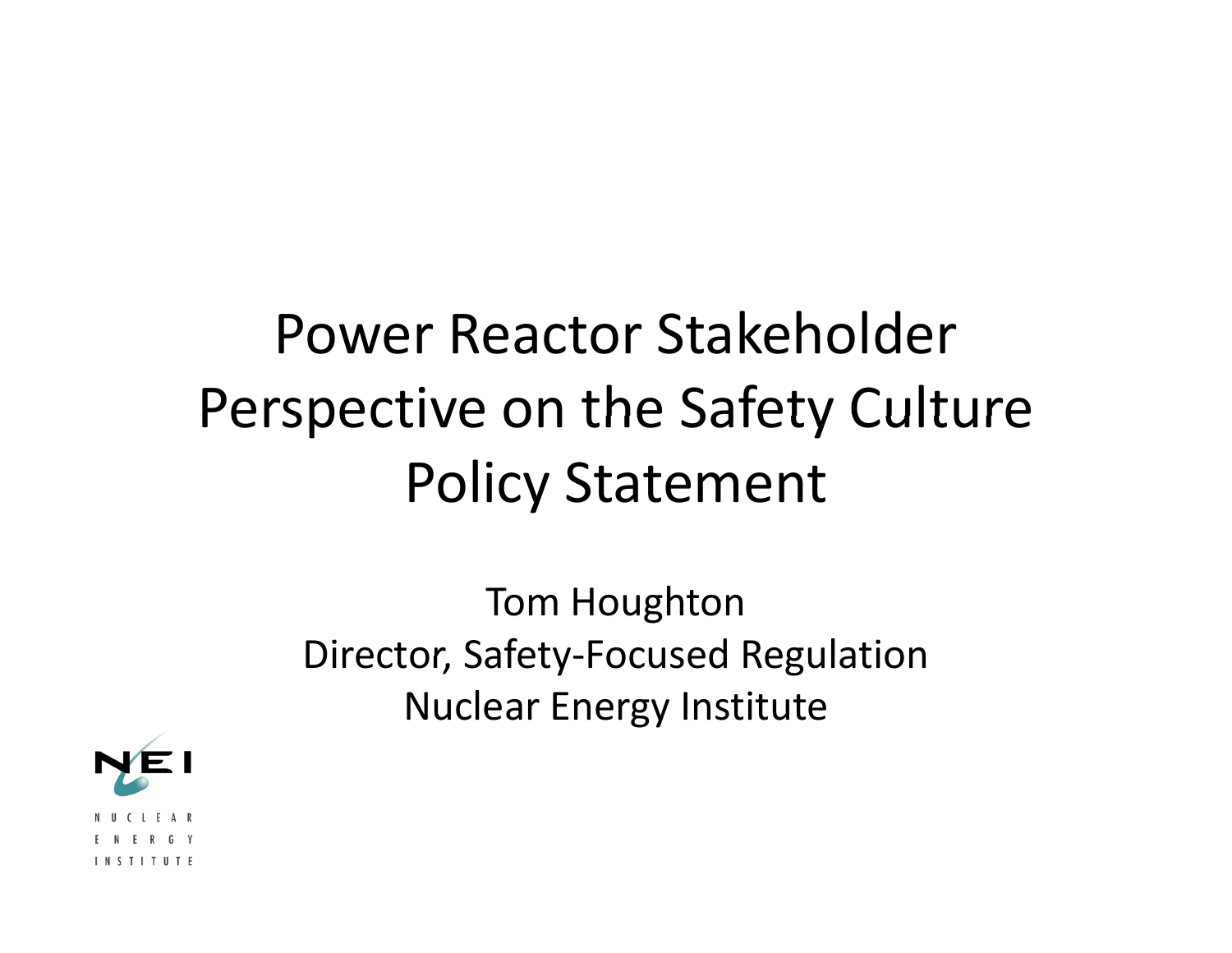## **Outreach to Power Reactor Community**

- Communication to NEI's:
	- Nuclear Strategic Issues Advisory Committee (CNOs)
	- Regulatory Process Working Group
	- Safety Culture Task Force
	- Regulatory Oversight Process Task Force
	- Licensing Action Task Force
	- New Plant Working Group
	- Administrative Points of Contact
- Nuclear Non-Operating Owners Group
- PWR Owners Group
- Utilities Service Alliance

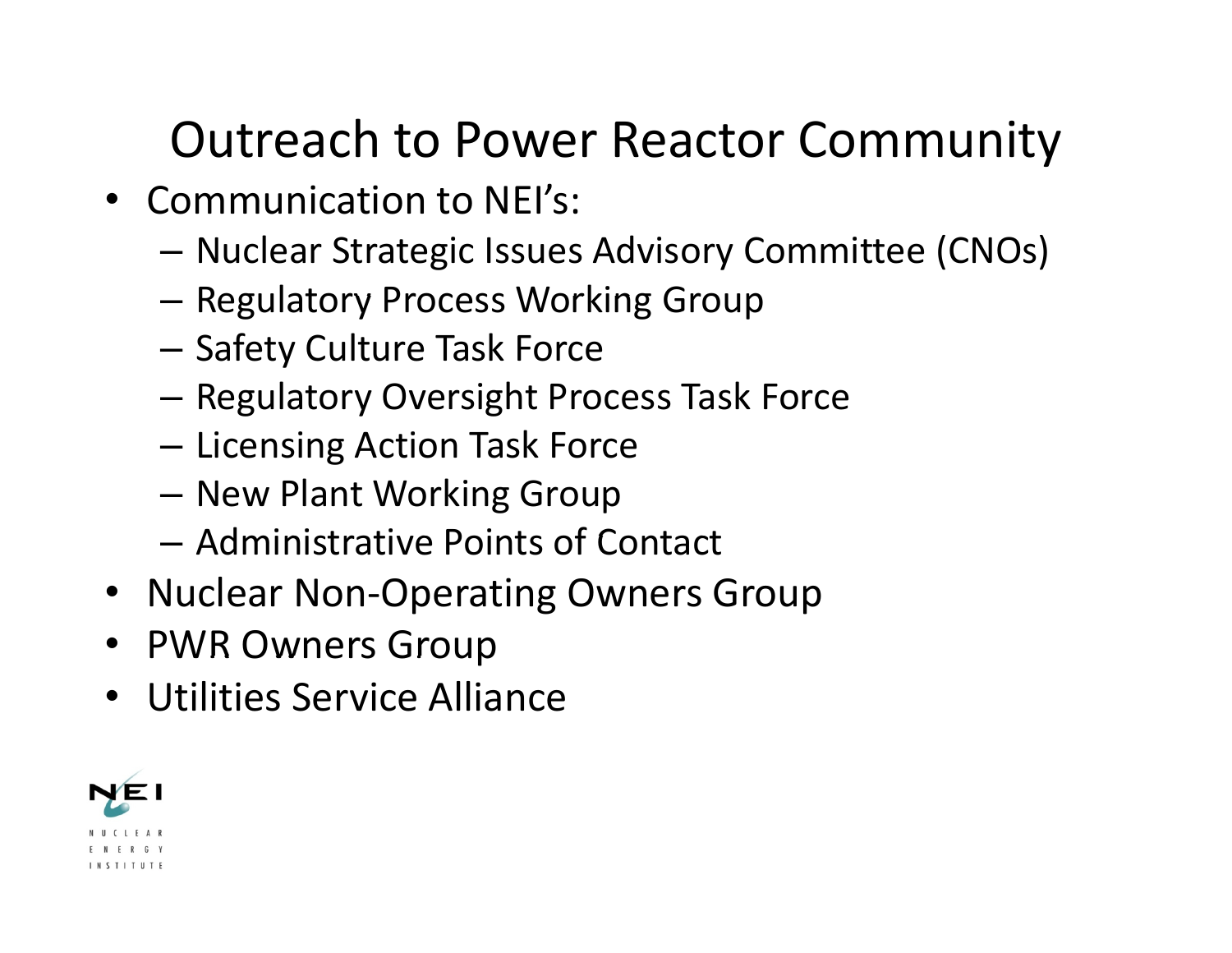#### Reaction from Power Reactor Community

- "Individuals and organizations… bear the primary responsibility… The Commission has an independent oversight role…"
- Common language in communicating between regulator and licensee
- Safety and security culture
- Policy statement vs. Regulation/Rule: Application to suppliers?

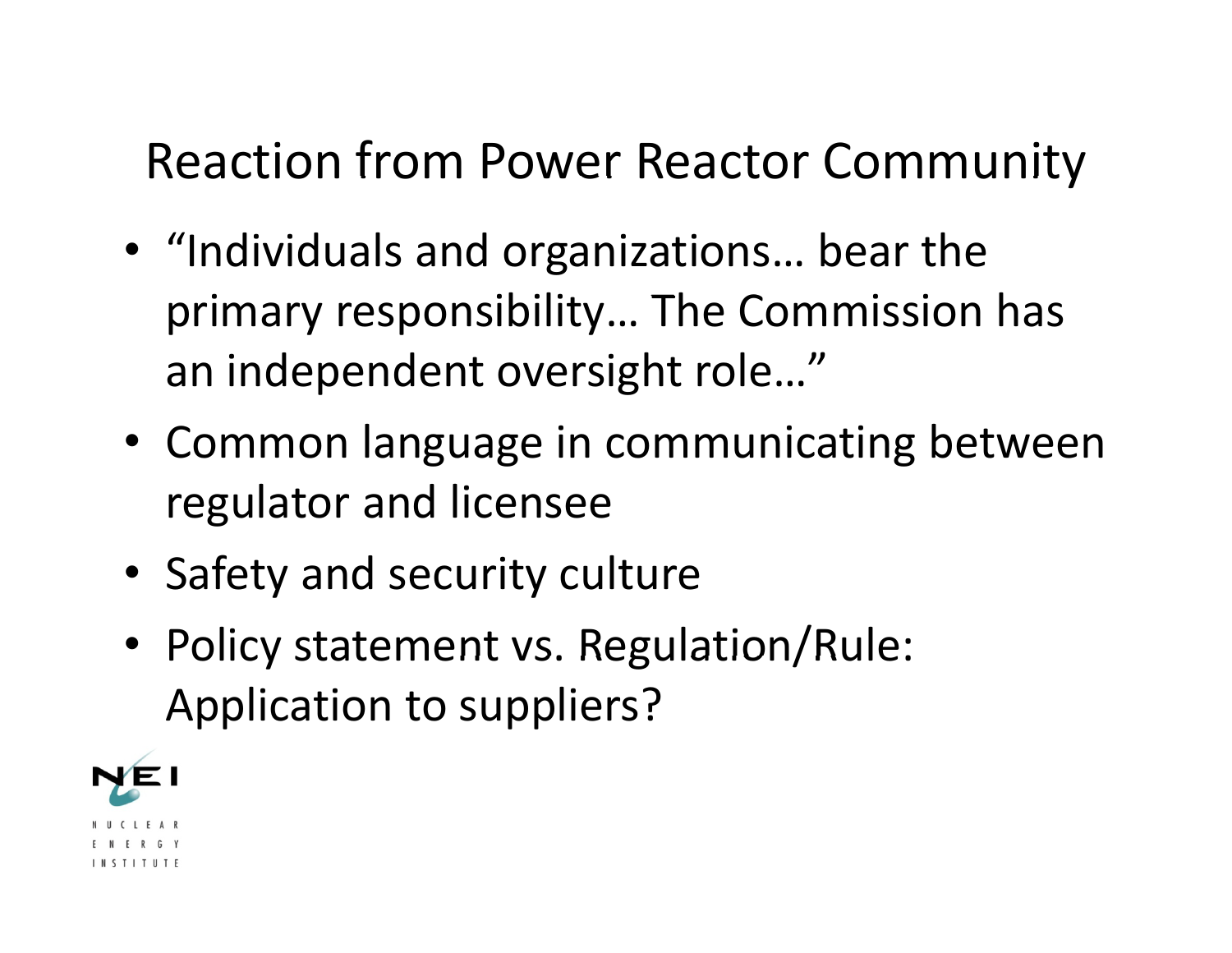## Questions for which NRC is Seeking Input

- 1. Definition as developed by panel
- 2. Traits in policy statement
- 3. Balanced consideration of safety and security
- 4. Complacency (questioning attitude)
- 5. Validation Study

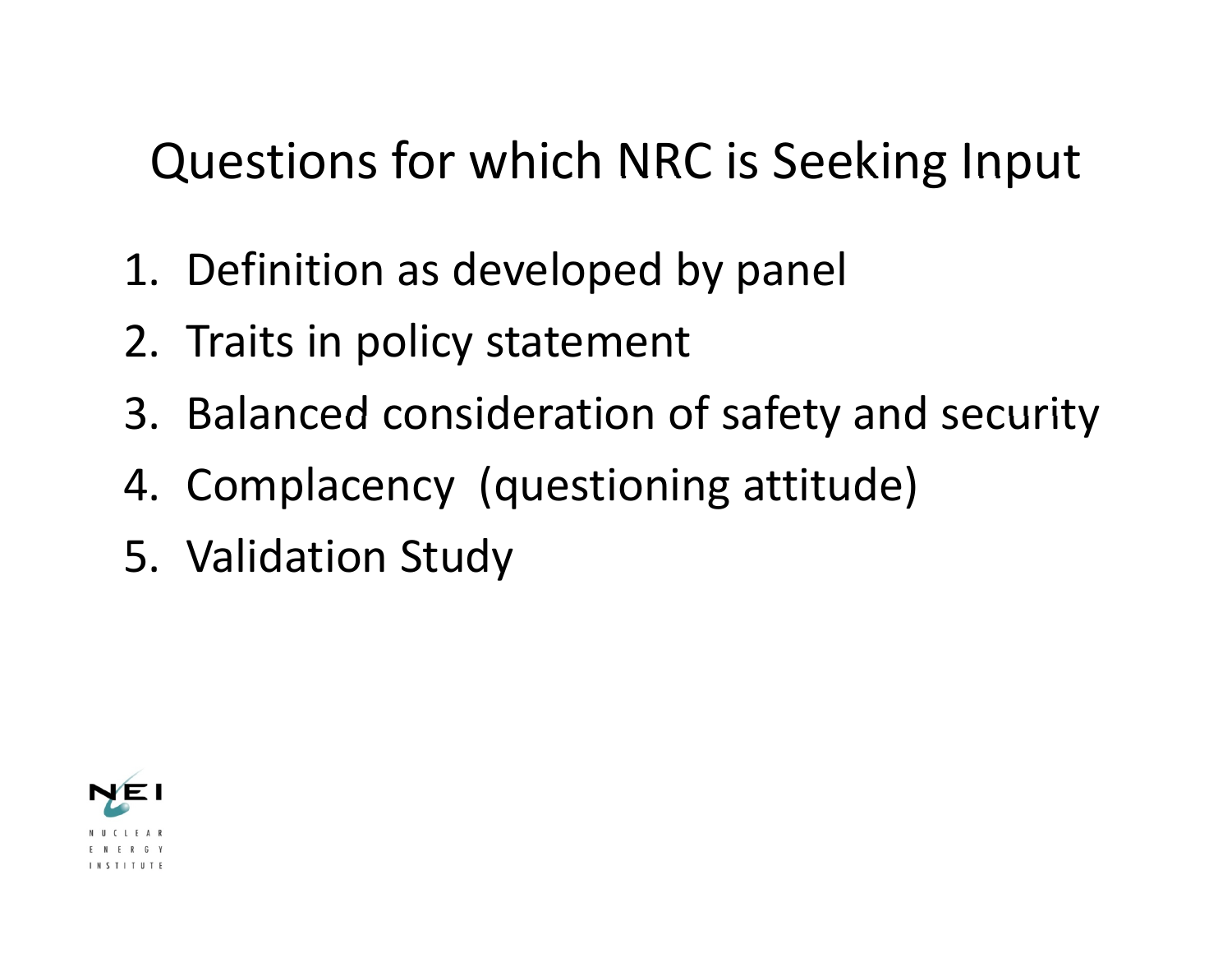| <b>Workshop Traits</b>                                                                                                                                                                                                       | <b>Survey Factors</b>                                                                                                        |
|------------------------------------------------------------------------------------------------------------------------------------------------------------------------------------------------------------------------------|------------------------------------------------------------------------------------------------------------------------------|
| Leadership Safety Values and Actions in which leaders demonstrate a<br>commitment to safety in their decisions and behaviors                                                                                                 | <b>Management Responsibility</b><br><b>Supervisor Responsibility</b><br><b>Decision Making</b><br><b>Prioritizing Safety</b> |
| Problem Identification and Resolution in which issues potentially impacting<br>safety are promptly identified, fully evaluated, and promptly addressed and<br>corrected commensurate with their significance                 |                                                                                                                              |
| Personal Accountability in which all individuals take personal responsibility for<br>safety                                                                                                                                  | <b>Personal Responsibility</b>                                                                                               |
| Work Processes in which the process of planning and controlling work activities<br>is implemented so that safety is maintained                                                                                               |                                                                                                                              |
| Continuous Learning in which opportunities to learn about ways to ensure safety<br>are sought out and implemented                                                                                                            | <b>Training Quality</b>                                                                                                      |
| Environment for Raising Concerns in which a safety conscious work environment<br>is maintained where personnel feel free to raise safety concerns without fear of<br>retaliation, intimidation, harassment or discrimination | <b>Willingness to Raise Concerns</b>                                                                                         |
| Effective Safety Communication in which communications maintain a focus on<br>safety                                                                                                                                         | Communication                                                                                                                |
| Respectful Work Environment in which trust and respect permeate the<br>organization                                                                                                                                          |                                                                                                                              |
| This is missing from our traits! (relates also to complacency)                                                                                                                                                               | <b>Questioning Attitude</b>                                                                                                  |